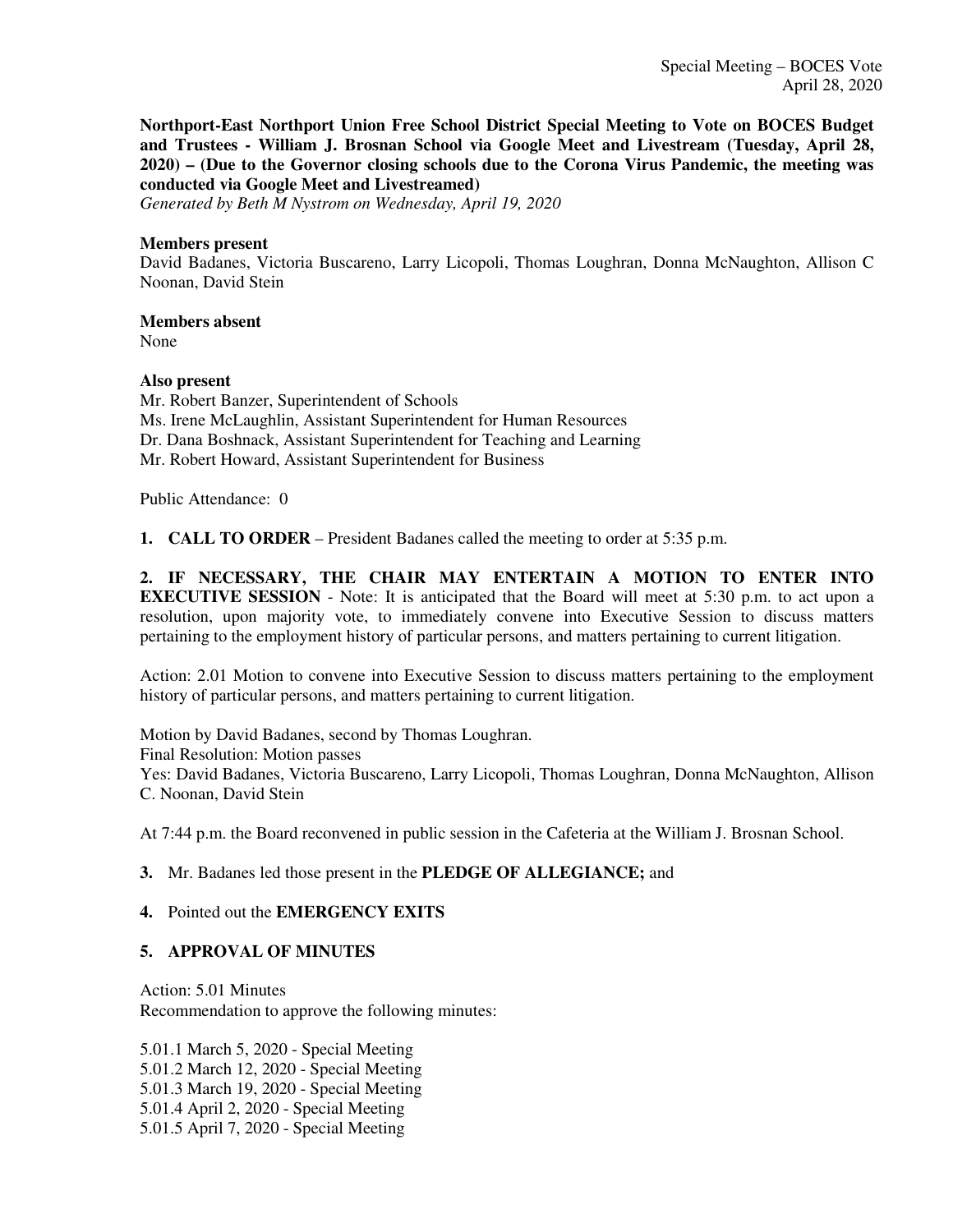Motion by David Badanes, second by Allison C Noonan. Final Resolution: Motion Passes Yes: David Badanes, Victoria Buscareno, Larry Licopoli, Thomas Loughran, Donna McNaughton, Allison C Noonan, David Stein

# **6. STUDENT AND STAFF RECOGNITION/ANNOUNCEMENTS FROM THE SUPERINTENDENT OF SCHOOLS**

Mr. Robert Banzer, Superintendent of Schools, hoped everyone is doing well as we continue to deal with the situation. Mr. Banzer stated that he continues to see many notes and posts of inspiration and the good that is going on. This has been a long stretch and we still do not quite know where the finish line is. Mr. Banzer wanted to recognize the food service workers for the work they continue to do on behalf of the families and providing the grab and go lunches.

Mr. Banzer stated that there are still a lot of unknowns and he expects to know by the end of the week. He is still waiting for clarification from the Governor regarding the budget votes and the Board of Education candidate votes.

Mr. Banzer participated on the high school PTA meeting, he also met with the PTA Executive Presidents last week, and he appreciated the feedback and information they shared. They are working through a number of possibilities and contingencies for the end of the year including graduation, prom, and student recognitions. They also spoke about holding an online parent university with the administrators to get feedback from the community.

Mr. Banzer noted that many of the alumni are medical professionals, doctors, nurses, respiratory therapists, etc., and are on the frontline of all this, seeing the worst and best situations. Mr. Banzer thanked them for their courage, bravery, and ongoing efforts on behalf of those impacted by the virus. Mr. Banzer thanked the healthcare workers, essential workers and people on the front line.

### **7. PROPOSED WESTERN SUFFOLK BOCES ADMINISTRATIVE BUDGET FOR 2020-2021**

Action: 7.01 Western Suffolk BOCES proposed 2020-2021 Budget

Recommendation to approve the 2020-2021 proposed Western Suffolk BOCES budget (The entire 2020- 2021 proposed Western Suffolk BOCES budget was forwarded to the Board on April 3, 2020)

Motion by David Badanes, second by Thomas Loughran.

Final Resolution: Motion Passes

Yes: David Badanes, Victoria Buscareno, Larry Licopoli, Thomas Loughran, Donna McNaughton, Allison C Noonan, David Stein

# **8. CANDIDATES FOR THREE YEAR TERMS ON THE WESTERN SUFFOLK BOCES BOARD OF EDUCATION**

Action: 8.01 Candidates for the Western Suffolk BOCES Board of Education

Recommendation to vote for three candidates for the Western Suffolk BOCES Board of Education (Letter from Ms. Joanne Klein, District Clerk of Western Suffolk BOCES, dated March 24, 2020, re: three nominations to fill three vacant seats on the BOCES Board):

8.01.1 Mrs. Jeannette Santos

8.01.2 Mr. Peter Wunsch

8.01.3 Mr. James Kaden

Motion by David Badanes, second by Victoria Buscareno. Final Resolution: Motion Passes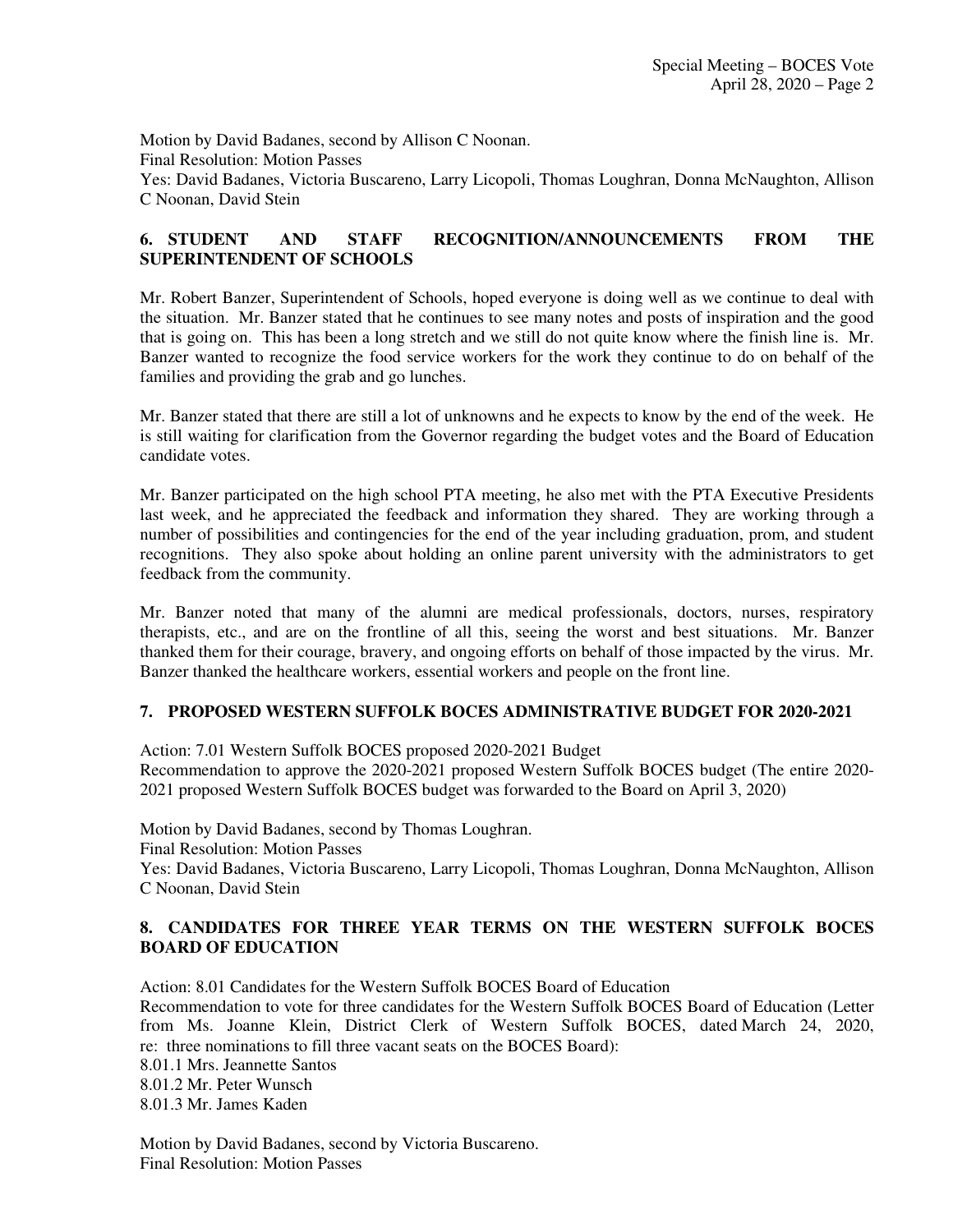Yes: David Badanes, Victoria Buscareno, Larry Licopoli, Thomas Loughran, Donna McNaughton, Allison C Noonan, David Stein

### **9. SUPERINTENDENT'S REPORT, GENERAL - FOR BOARD ACTION**

Action: 9.01 Personnel Actions Report Recommendation to approve the attached Personnel Actions Report

Motion by David Badanes, second by Allison C Noonan. Final Resolution: Motion Passes Yes: David Badanes, Victoria Buscareno, Larry Licopoli, Thomas Loughran, Donna McNaughton, Allison C Noonan, David Stein

# **10. SUPERINTENDENT'S REPORT, FINANCIAL - FOR BOARD ACTION**

Action: 10.01 Paraco Gas Co.

Recommendation to renew the Contract between the Northport-East Northport Union Free School District and Paraco Gas Co., contract for Bid #16-120, Propane Fuel for Buses, for the 2020-2021 school year at the current monthly Terminal Rack Price plus .65 cents/gallon.

Motion by David Badanes, second by Thomas Loughran. Final Resolution: Motion Passes Yes: David Badanes, Victoria Buscareno, Larry Licopoli, Thomas Loughran, Donna McNaughton, Allison C Noonan, David Stein

Action: 10.02 Change Order Recommendation to approve the following Change Order:

10.02.1 Change Order No. 1, SED No. 58-04-04-03-0-007-019, Ocean Avenue Elementary School, deduction in the amount of \$3,092.00

Motion by David Badanes, second by Thomas Loughran. Final Resolution: Motion Passes Yes: David Badanes, Victoria Buscareno, Larry Licopoli, Thomas Loughran, Donna McNaughton, Allison C Noonan, David Stein

Action: 10.03 Transfer of General Fund Appropriations Recommendation to approve Transfer of General Fund Appropriations in the 2019-2020 fiscal year (\$129,476.13)

Motion by David Badanes, second by Thomas Loughran. Final Resolution: Motion Passes Yes: David Badanes, Victoria Buscareno, Larry Licopoli, Thomas Loughran, Donna McNaughton, Allison C Noonan, David Stein

Action: 10.04 Foster Physical Therapy, P.C. Recommendation to approve an Addendum to Agreement between the Northport-East Northport Union Free School District and Foster Physical Therapy, P.C. effective April 17, 2020.

Motion by David Badanes, second by Thomas Loughran. Final Resolution: Motion Passes Yes: David Badanes, Victoria Buscareno, Larry Licopoli, Thomas Loughran, Donna McNaughton, Allison C Noonan, David Stein